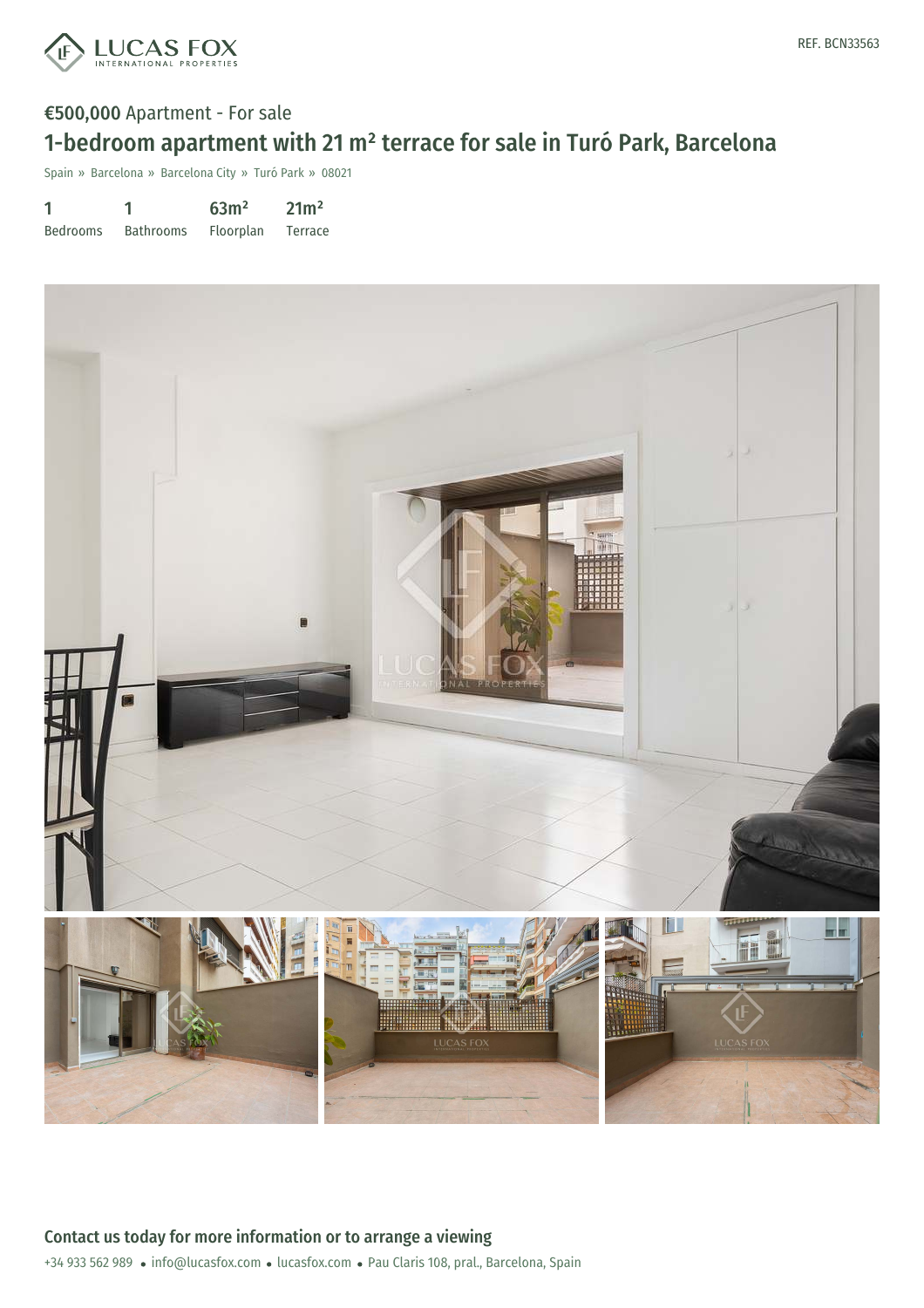

# €500,000 Apartment - For sale 1-bedroom apartment with 21 m² terrace for sale in Turó Park, Barcelona

Spain » Barcelona » Barcelona City » Turó Park » 08021

| 1               |                  | 63 <sup>m²</sup> | 21m <sup>2</sup> |
|-----------------|------------------|------------------|------------------|
| <b>Bedrooms</b> | <b>Bathrooms</b> | <b>Floorplan</b> | Terrace          |

#### **OVERVIEW**

### 63 m² apartment for sale with a 21 m² terrace in the best area of the Zona Alta area, Turo Park.

We enter this apartment via a small hall that leads to the dining room. Said dining room is both spacious and bright since it is totally exterior facing and has access to the 21 m² terrace.

Through the hall you can access the night area consisting of a single bedroom, quite spacious and bright, and a small bathroom. Through this area you can also access the kitchen. The kitchen is fully equipped and with medium-range finishes. This kitchen also has access to the dining room.

This small 1-bedroom apartment is perfect for couples or investors in one of the most sought-after areas of Barcelona. The flat is in good condition, but requires an update.

The building has a concierge service and 2 lifts. The property has a parking space in the same building.



[lucasfox.com/go/bcn33563](https://www.lucasfox.com/go/bcn33563)

Terrace, Concierge service, Lift, Natural light, Air conditioning, Built-in wardrobes, Equipped Kitchen, Exterior, Heating, Pet-friendly, Transport nearby